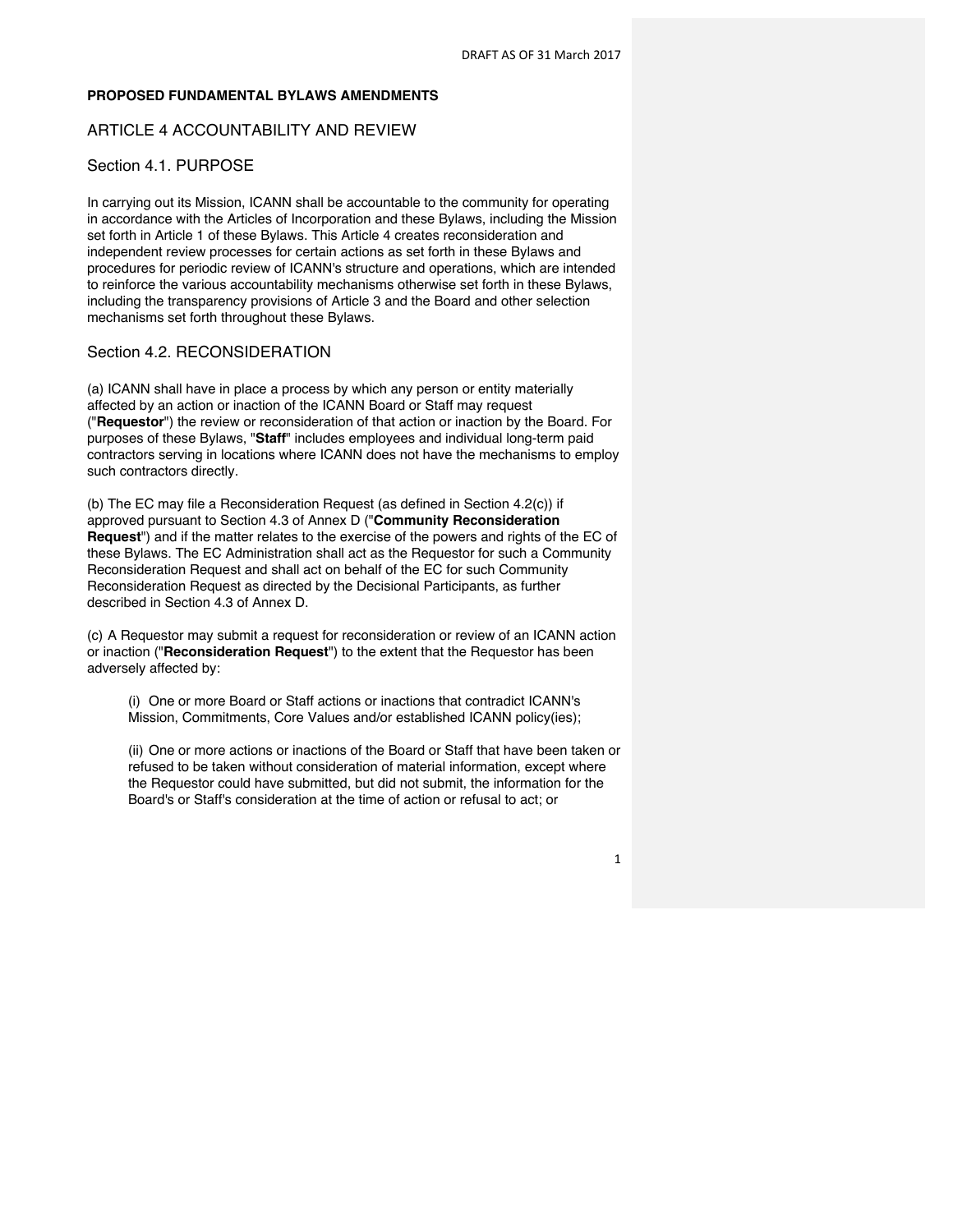|                                                                                                                                                         | DRAFT AS OF 31 March 2017                                                                                                                                                                                                                                                                                                                                                                                                                                                                                                                                                                                                     |                            |
|---------------------------------------------------------------------------------------------------------------------------------------------------------|-------------------------------------------------------------------------------------------------------------------------------------------------------------------------------------------------------------------------------------------------------------------------------------------------------------------------------------------------------------------------------------------------------------------------------------------------------------------------------------------------------------------------------------------------------------------------------------------------------------------------------|----------------------------|
|                                                                                                                                                         | (iii) One or more actions or inactions of the Board or Staff that are taken as a<br>result of the Board's or staff's reliance on false or inaccurate relevant information.                                                                                                                                                                                                                                                                                                                                                                                                                                                    |                            |
| (d) Notwithstanding any other provision in this Section 4.2, the scope of reconsideration<br>shall exclude the following:                               |                                                                                                                                                                                                                                                                                                                                                                                                                                                                                                                                                                                                                               |                            |
|                                                                                                                                                         | (i) Disputes relating to country code top-level domain ("ccTLD") delegations and<br>re-delegations;                                                                                                                                                                                                                                                                                                                                                                                                                                                                                                                           |                            |
|                                                                                                                                                         | (ii) Disputes relating to Internet numbering resources; and                                                                                                                                                                                                                                                                                                                                                                                                                                                                                                                                                                   |                            |
|                                                                                                                                                         | (iii) Disputes relating to protocol parameters.                                                                                                                                                                                                                                                                                                                                                                                                                                                                                                                                                                               |                            |
|                                                                                                                                                         | (e) The Board has designated the Board Accountability Mechanisms Committee to                                                                                                                                                                                                                                                                                                                                                                                                                                                                                                                                                 | <b>Deleted: Governance</b> |
|                                                                                                                                                         | review and consider Reconsideration Requests. The Board Accountability Mechanisms                                                                                                                                                                                                                                                                                                                                                                                                                                                                                                                                             | Deleted: Governance        |
|                                                                                                                                                         | Committee shall have the authority to:                                                                                                                                                                                                                                                                                                                                                                                                                                                                                                                                                                                        |                            |
|                                                                                                                                                         | (i) Evaluate Reconsideration Requests;                                                                                                                                                                                                                                                                                                                                                                                                                                                                                                                                                                                        |                            |
|                                                                                                                                                         | (ii) Summarily dismiss insufficient or frivolous Reconsideration Requests;                                                                                                                                                                                                                                                                                                                                                                                                                                                                                                                                                    |                            |
|                                                                                                                                                         | (iii) Evaluate Reconsideration Requests for urgent consideration;                                                                                                                                                                                                                                                                                                                                                                                                                                                                                                                                                             |                            |
|                                                                                                                                                         | (iv) Conduct whatever factual investigation is deemed appropriate;                                                                                                                                                                                                                                                                                                                                                                                                                                                                                                                                                            |                            |
|                                                                                                                                                         | (v) Request additional written submissions from the affected party, or from other<br>parties; and                                                                                                                                                                                                                                                                                                                                                                                                                                                                                                                             |                            |
|                                                                                                                                                         | (vi) Make a recommendation to the Board on the merits of the Reconsideration<br>Request, if it has not been summarily dismissed.                                                                                                                                                                                                                                                                                                                                                                                                                                                                                              |                            |
|                                                                                                                                                         | (f) ICANN shall absorb the normal administrative costs of the Reconsideration Request<br>process. Except with respect to a Community Reconsideration Request, ICANN<br>reserves the right to recover from a party requesting review or reconsideration any costs<br>that are deemed to be extraordinary in nature. When such extraordinary costs can be<br>foreseen, that fact and the reasons why such costs are necessary and appropriate to<br>evaluating the Reconsideration Request shall be communicated to the Requestor, who<br>shall then have the option of withdrawing the request or agreeing to bear such costs. |                            |
| (g) All Reconsideration Requests must be submitted by the Requestor to an email<br>address designated by the Board Accountability Mechanisms Committee: |                                                                                                                                                                                                                                                                                                                                                                                                                                                                                                                                                                                                                               | <b>Deleted: Governance</b> |
|                                                                                                                                                         |                                                                                                                                                                                                                                                                                                                                                                                                                                                                                                                                                                                                                               |                            |

 $\overline{\phantom{a}}$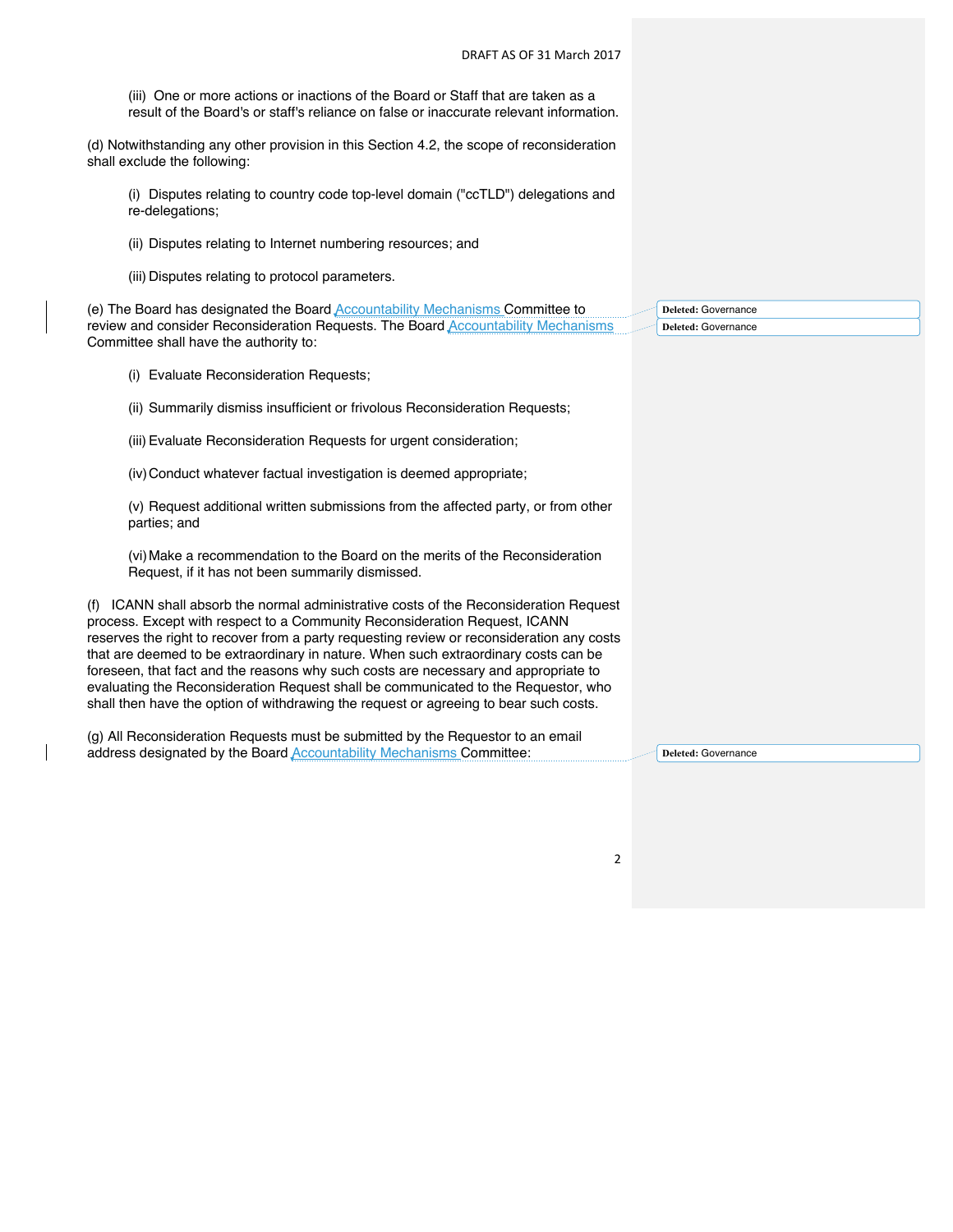(i) For Reconsideration Requests that are not Community Reconsideration Requests, such Reconsideration Requests must be submitted:

(A) for requests challenging Board actions, within 30 days after the date on which information about the challenged Board action is first published in a resolution, unless the posting of the resolution is not accompanied by a rationale. In that instance, the request must be submitted within 30 days from the initial posting of the rationale;

(B) for requests challenging Staff actions, within 30 days after the date on which the Requestor became aware of, or reasonably should have become aware of, the challenged Staff action; or

(C) for requests challenging either Board or Staff inaction, within 30 days after the date on which the Requestor reasonably concluded, or reasonably should have concluded, that action would not be taken in a timely manner.

(ii) For Community Reconsideration Requests, such Community Reconsideration Requests must be submitted in accordance with the timeframe set forth in Section 4.3 of Annex D.

(h) To properly initiate a Reconsideration Request, all Requestors must review, complete and follow the Reconsideration Request form posted on the Website at https://www.icann.org/resources/pages/accountability/reconsideration-en. Requestors must also acknowledge and agree to the terms and conditions set forth in the form when filing.

(i) Requestors shall not provide more than 25 pages (double-spaced, 12-point font) of argument in support of a Reconsideration Request, not including exhibits. Requestors may submit all documentary evidence necessary to demonstrate why the action or inaction should be reconsidered, without limitation.

(j) Reconsideration Requests from different Requestors may be considered in the same proceeding so long as: (i) the requests involve the same general action or inaction; and (ii) the Requestors are similarly affected by such action or inaction. In addition, consolidated filings may be appropriate if the alleged causal connection and the resulting harm is substantially the same for all of the Requestors. Every Requestor must be able to demonstrate that it has been materially harmed and adversely impacted by the action or inaction giving rise to the request.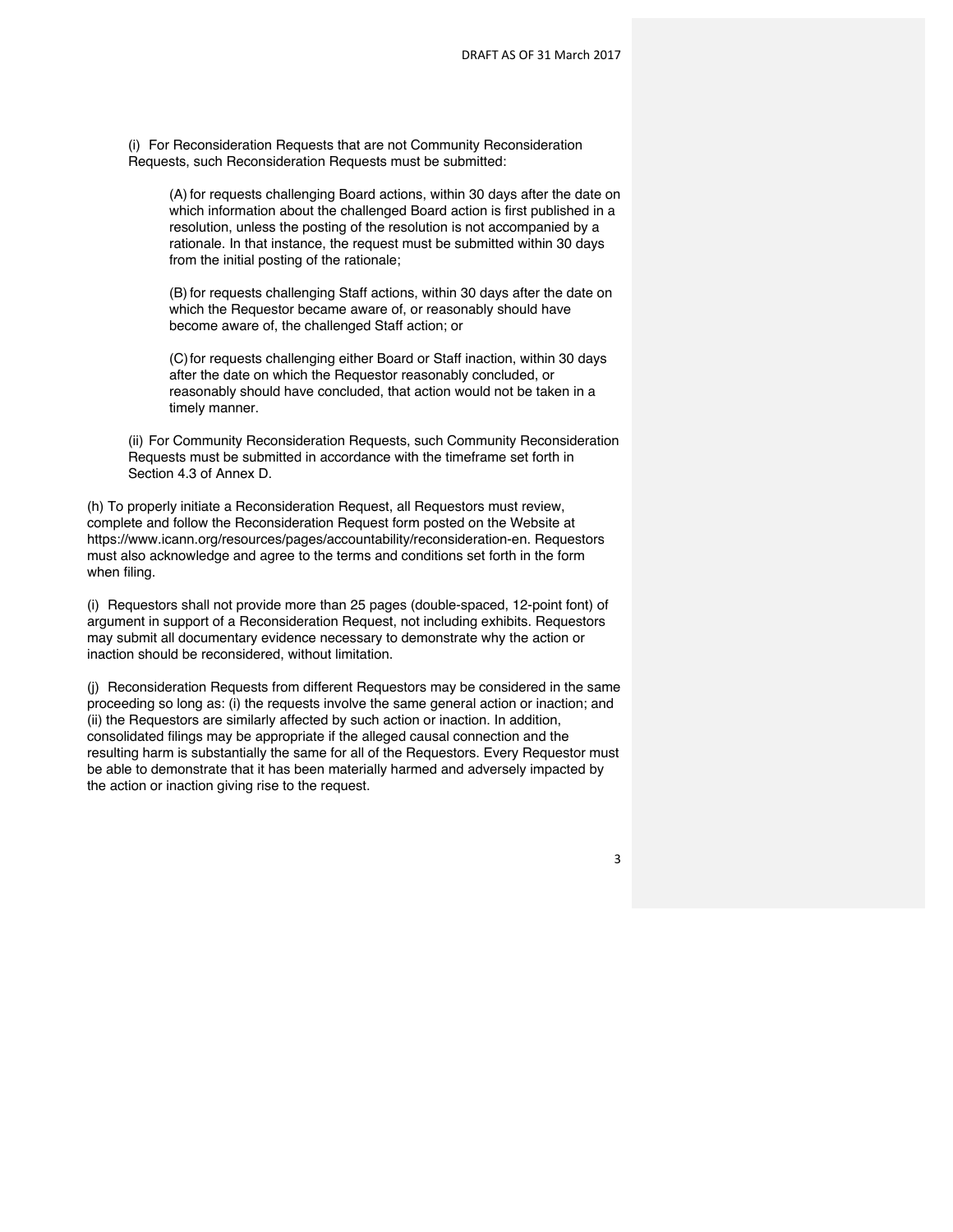| (k) The Board <b>Accountability Mechanisms</b> Committee shall review each<br>Reconsideration Request upon its receipt to determine if it is sufficiently stated. The<br>Board <b>Accountability Mechanisms</b> Committee may summarily dismiss a<br>Reconsideration Request if: (i) the Requestor fails to meet the requirements for bringing<br>a Reconsideration Request; or (ii) it is frivolous. The Board <b>Accountability Mechanisms</b><br>Committee's summary dismissal of a Reconsideration Request shall be documented<br>and promptly posted on the Website. | Deleted: Governance<br>Deleted: Governance<br>Deleted: Governance |
|---------------------------------------------------------------------------------------------------------------------------------------------------------------------------------------------------------------------------------------------------------------------------------------------------------------------------------------------------------------------------------------------------------------------------------------------------------------------------------------------------------------------------------------------------------------------------|-------------------------------------------------------------------|
| (I) For all Reconsideration Requests that are not summarily dismissed, except<br>Reconsideration Requests described in Section 4.2(I)(iii) and Community<br>Reconsideration Requests, the Reconsideration Request shall be sent to the<br>Ombudsman, who shall promptly proceed to review and consider the Reconsideration<br>Request.                                                                                                                                                                                                                                    |                                                                   |
| (i) The Ombudsman shall be entitled to seek any outside expert assistance as<br>the Ombudsman deems reasonably necessary to perform this task to the extent<br>it is within the budget allocated to this task.                                                                                                                                                                                                                                                                                                                                                            |                                                                   |
| (ii) The Ombudsman shall submit to the Board <b>Accountability Mechanisms</b> ,<br>Committee his or her substantive evaluation of the Reconsideration Request<br>within 15 days of the Ombudsman's receipt of the Reconsideration Request. The<br>Board Accountability Mechanisms Committee shall thereafter promptly proceed<br>to review and consideration.                                                                                                                                                                                                             | Deleted: Governance<br>Deleted: Governance                        |
| (iii) For those Reconsideration Requests involving matters for which the<br>Ombudsman has, in advance of the filing of the Reconsideration Request, taken<br>a position while performing his or her role as the Ombudsman pursuant to Article<br>5 of these Bylaws, or involving the Ombudsman's conduct in some way, the<br>Ombudsman shall recuse himself or herself and the Board Accountability<br>Mechanisms Committee shall review the Reconsideration Request without                                                                                              | Deleted: Governance                                               |
| involvement by the Ombudsman.<br>(m) The Board <b>Accountability Mechanisms</b> Committee may ask ICANN Staff for its                                                                                                                                                                                                                                                                                                                                                                                                                                                     | Deleted: Governance                                               |
| views on a Reconsideration Request, which comments shall be made publicly available<br>on the Website.                                                                                                                                                                                                                                                                                                                                                                                                                                                                    |                                                                   |
| (n) The Board <b>Accountability Mechanisms</b> Committee may request additional<br>information or clarifications from the Requestor, and may elect to conduct a meeting<br>with the Requestor by telephone, email or, if acceptable to the Requestor, in person. A<br>Requestor may also ask for an opportunity to be heard. The Board Accountability                                                                                                                                                                                                                     | Deleted: Governance                                               |

 $\overline{\phantom{a}}$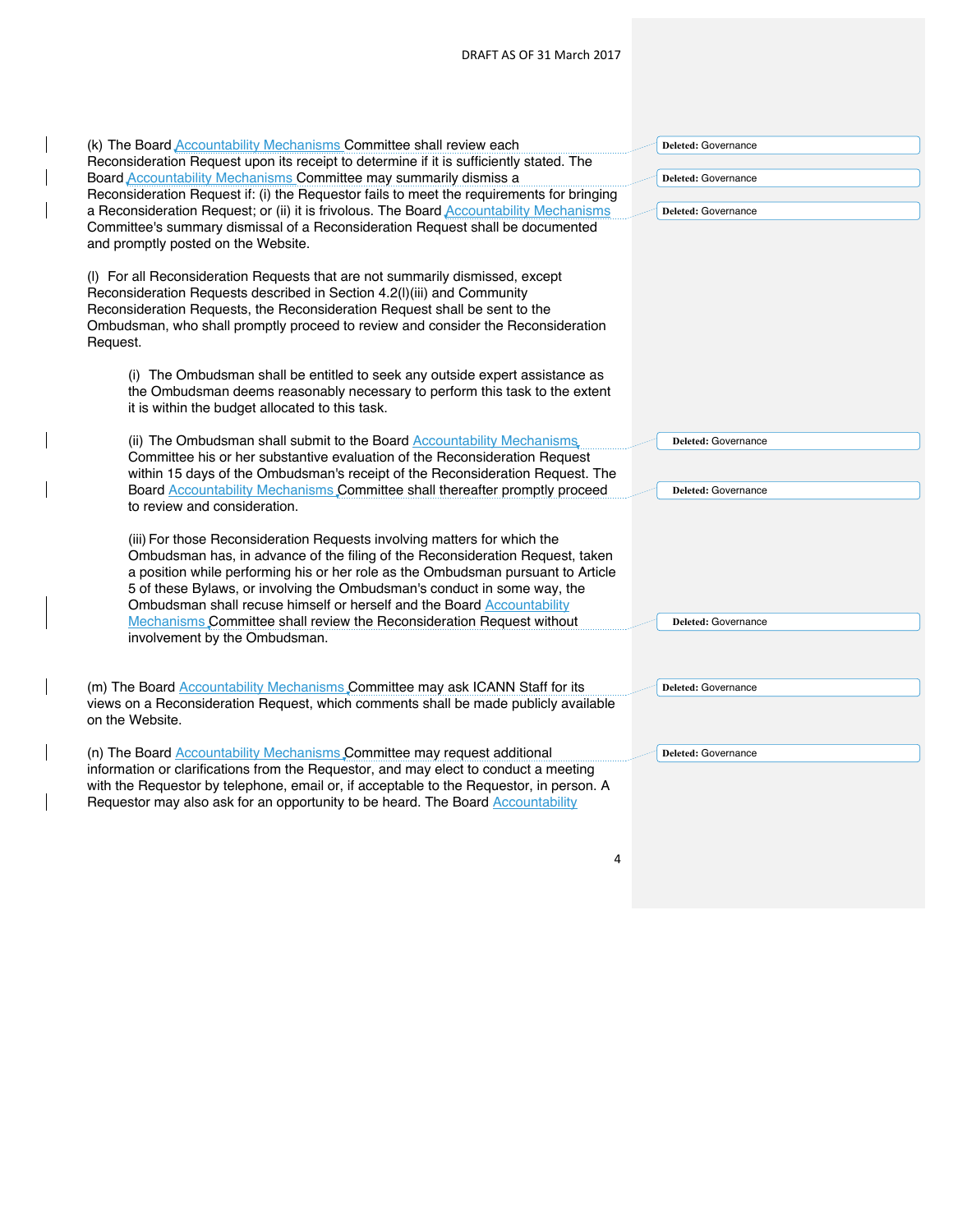| Mechanisms Committee's decision on any such request is final. To the extent any             | Deleted: Governance        |
|---------------------------------------------------------------------------------------------|----------------------------|
| information gathered in such a meeting is relevant to any recommendation by the Board       |                            |
| Accountability Mechanisms Committee, it shall so state in its recommendation.               | Deleted: Governance        |
|                                                                                             |                            |
| (o) The Board Accountability Mechanisms Committee may also request information              | Deleted: Governance        |
| relevant to the Reconsideration Request from third parties. To the extent any               |                            |
| information gathered is relevant to any recommendation by the Board Accountability          |                            |
| Mechanisms Committee, it shall so state in its recommendation. Any information              | Deleted: Governance        |
| collected by ICANN from third parties shall be provided to the Requestor.                   |                            |
|                                                                                             |                            |
| (p) The Board Accountability Mechanisms Committee shall act on a Reconsideration            | Deleted: Governance        |
| Request on the basis of the public written record, including information submitted by the   |                            |
| Requestor, by the ICANN Staff, and by any third party.                                      |                            |
|                                                                                             |                            |
| (q) The Board Accountability Mechanisms Committee shall make a final                        | Deleted: Governance        |
| recommendation to the Board with respect to a Reconsideration Request within 30 days        |                            |
| following its receipt of the Ombudsman's evaluation (or 30 days following receipt of the    |                            |
| Reconsideration Request involving those matters for which the Ombudsman recuses             |                            |
| himself or herself or the receipt of the Community Reconsideration Request, if              |                            |
| applicable), unless impractical, in which case it shall report to the Board the             |                            |
| circumstances that prevented it from making a final recommendation and its best             |                            |
| estimate of the time required to produce such a final recommendation. In any event, the     |                            |
| Board Accountability Mechanisms Committee shall endeavor to produce its final               | Deleted: Governance        |
| recommendation to the Board within 90 days of receipt of the Reconsideration Request.       |                            |
| The final recommendation of the Board Accountability Mechanisms Committee shall be          | Deleted: Governance        |
| documented and promptly (i.e., as soon as practicable) posted on the Website and shall      |                            |
| address each of the arguments raised in the Reconsideration Request. The Requestor          |                            |
| may file a 10-page (double-spaced, 12-point font) document, not including exhibits, in      |                            |
| rebuttal to the Board Accountability Mechanisms Committee's recommendation within           | Deleted: Governance        |
| 15 days of receipt of the recommendation, which shall also be promptly (i.e., as soon as    |                            |
| practicable) posted to the Website and provided to the Board for its evaluation;            |                            |
| provided, that such rebuttal shall: (i) be limited to rebutting or contradicting the issues |                            |
| raised in the Board Accountability Mechanisms Committee's final recommendation; and         | <b>Deleted: Governance</b> |
| (ii) not offer new evidence to support an argument made in the Requestor's original         |                            |
| Reconsideration Request that the Requestor could have provided when the Requestor           |                            |
| initially submitted the Reconsideration Request.                                            |                            |
|                                                                                             |                            |
| (r) The Board shall not be bound to follow the recommendations of the Board                 |                            |
| Accountability Mechanisms Committee. The final decision of the Board and its rationale      | Deleted: Governance        |
| shall be made public as part of the preliminary report and minutes of the Board meeting     |                            |
| at which action is taken. The Board shall issue its decision on the recommendation of       |                            |
| the Board <b>Accountability Mechanisms</b> Committee within 45 days of receipt of the Board | Deleted: Governance        |
| Accountability Mechanisms Committee's recommendation or as soon thereafter as               | Deleted: Governance        |
| feasible. Any circumstances that delay the Board from acting within this timeframe must     |                            |

 $\overline{\phantom{a}}$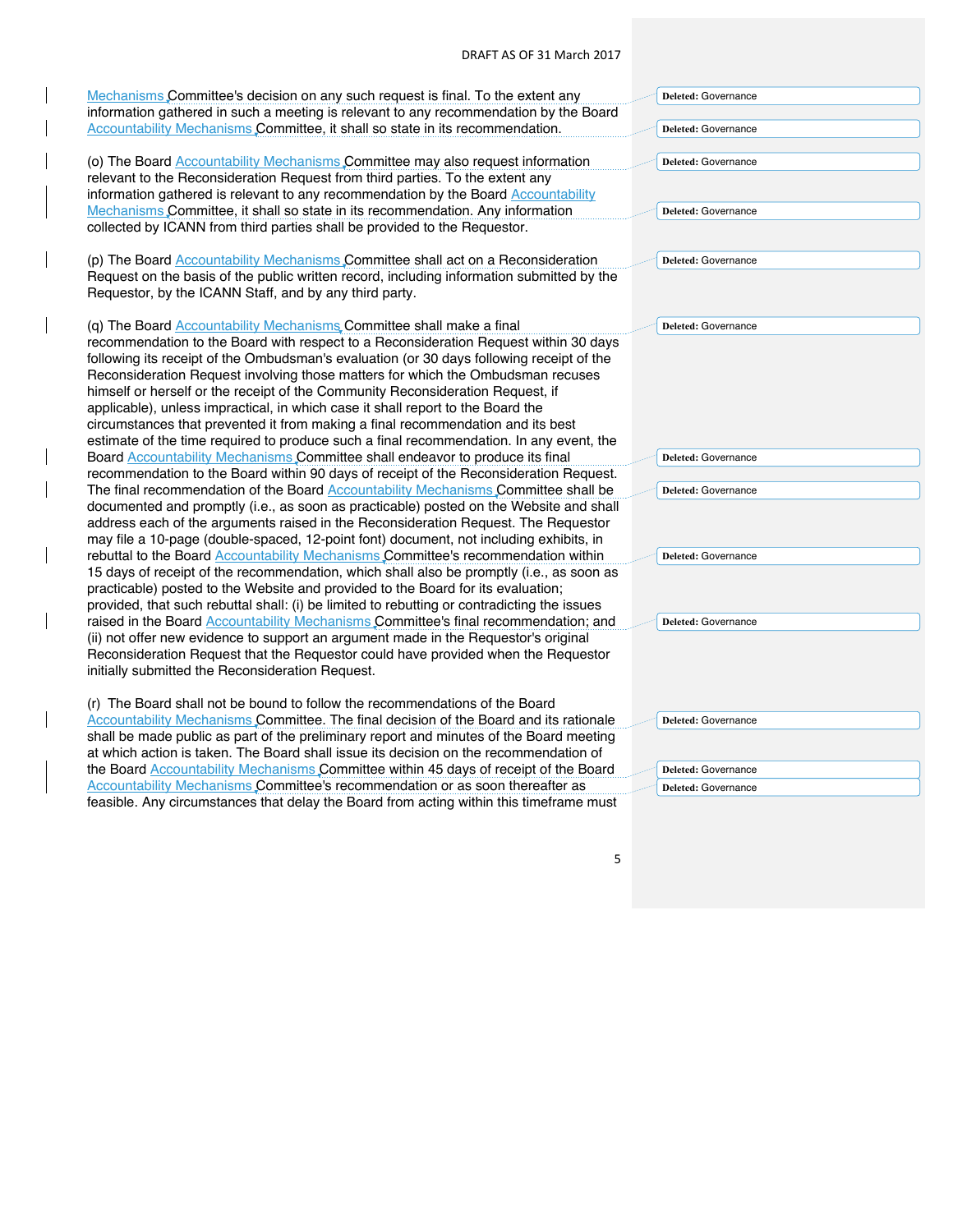$\overline{\phantom{a}}$ 

 $\overline{\phantom{a}}$ 

 $\overline{\phantom{a}}$ 

| be identified and posted on the Website. In any event, the Board's final decision shall be<br>made within 135 days of initial receipt of the Reconsideration Request by the Board<br>Accountability Mechanisms Committee. The Board's decision on the recommendation<br>shall be posted on the Website in accordance with the Board's posting obligations as<br>set forth in Article 3 of these Bylaws. If the Requestor so requests, the Board shall post<br>both a recording and a transcript of the substantive Board discussion from the meeting<br>at which the Board considered the Board Accountability Mechanisms Committee's<br>recommendation. All briefing materials supplied to the Board shall be provided to the<br>Requestor. The Board may redact such briefing materials and the recording and<br>transcript on the basis that such information (i) relates to confidential personnel matters,<br>(ii) is covered by attorney-client privilege, work product doctrine or other recognized<br>legal privilege, (iii) is subject to a legal obligation that ICANN maintain its confidentiality,<br>(iv) would disclose trade secrets, or (v) would present a material risk of negative impact<br>to the security, stability or resiliency of the Internet. In the case of any redaction, ICANN<br>will provide the Requestor a written rationale for such redaction. If a Requestor believes<br>that a redaction was improper, the Requestor may use an appropriate accountability<br>mechanism to challenge the scope of ICANN's redaction.<br>(s) If the Requestor believes that the Board action or inaction for which a | Deleted: Governance<br>Deleted: Governance                                                             |
|--------------------------------------------------------------------------------------------------------------------------------------------------------------------------------------------------------------------------------------------------------------------------------------------------------------------------------------------------------------------------------------------------------------------------------------------------------------------------------------------------------------------------------------------------------------------------------------------------------------------------------------------------------------------------------------------------------------------------------------------------------------------------------------------------------------------------------------------------------------------------------------------------------------------------------------------------------------------------------------------------------------------------------------------------------------------------------------------------------------------------------------------------------------------------------------------------------------------------------------------------------------------------------------------------------------------------------------------------------------------------------------------------------------------------------------------------------------------------------------------------------------------------------------------------------------------------------------------------------------------------------------------|--------------------------------------------------------------------------------------------------------|
| Reconsideration Request is submitted is so urgent that the timing requirements of the<br>process set forth in this Section 4.2 are too long, the Requestor may apply to the Board<br>Accountability Mechanisms Committee for urgent consideration. Any request for urgent<br>consideration must be made within two business days (as calculated by local time at the<br>location of ICANN's principal office) of the posting of the resolution at issue. A request<br>for urgent consideration must include a discussion of why the matter is urgent for<br>reconsideration and must demonstrate a likelihood of success with the Reconsideration<br>Request.                                                                                                                                                                                                                                                                                                                                                                                                                                                                                                                                                                                                                                                                                                                                                                                                                                                                                                                                                                              | <b>Deleted: Governance</b>                                                                             |
| (t) The Board <b>Accountability Mechanisms</b> , Committee shall respond to the request for<br>urgent consideration within two business days after receipt of such request. If the Board<br>Accountability Mechanisms Committee agrees to consider the matter with urgency, it<br>will cause notice to be provided to the Requestor, who will have two business days after<br>notification to complete the Reconsideration Request. The Board Accountability<br>Mechanisms Committee shall issue a recommendation on the urgent Reconsideration<br>Request within seven days of the completion of the filing of the Reconsideration<br>Request, or as soon thereafter as feasible. If the Board Accountability Mechanisms<br>Committee does not agree to consider the matter with urgency, the Requestor may still<br>file a Reconsideration Request within the regular time frame set forth within these<br>Bylaws.                                                                                                                                                                                                                                                                                                                                                                                                                                                                                                                                                                                                                                                                                                                       | Deleted: Governance<br><b>Deleted: Governance</b><br>Deleted: Governance<br><b>Deleted: Governance</b> |
| (u) The Board Accountability Mechanisms Committee shall submit a report to the Board<br>on an annual basis containing at least the following information for the preceding<br>calendar year:                                                                                                                                                                                                                                                                                                                                                                                                                                                                                                                                                                                                                                                                                                                                                                                                                                                                                                                                                                                                                                                                                                                                                                                                                                                                                                                                                                                                                                               | Deleted: Governance                                                                                    |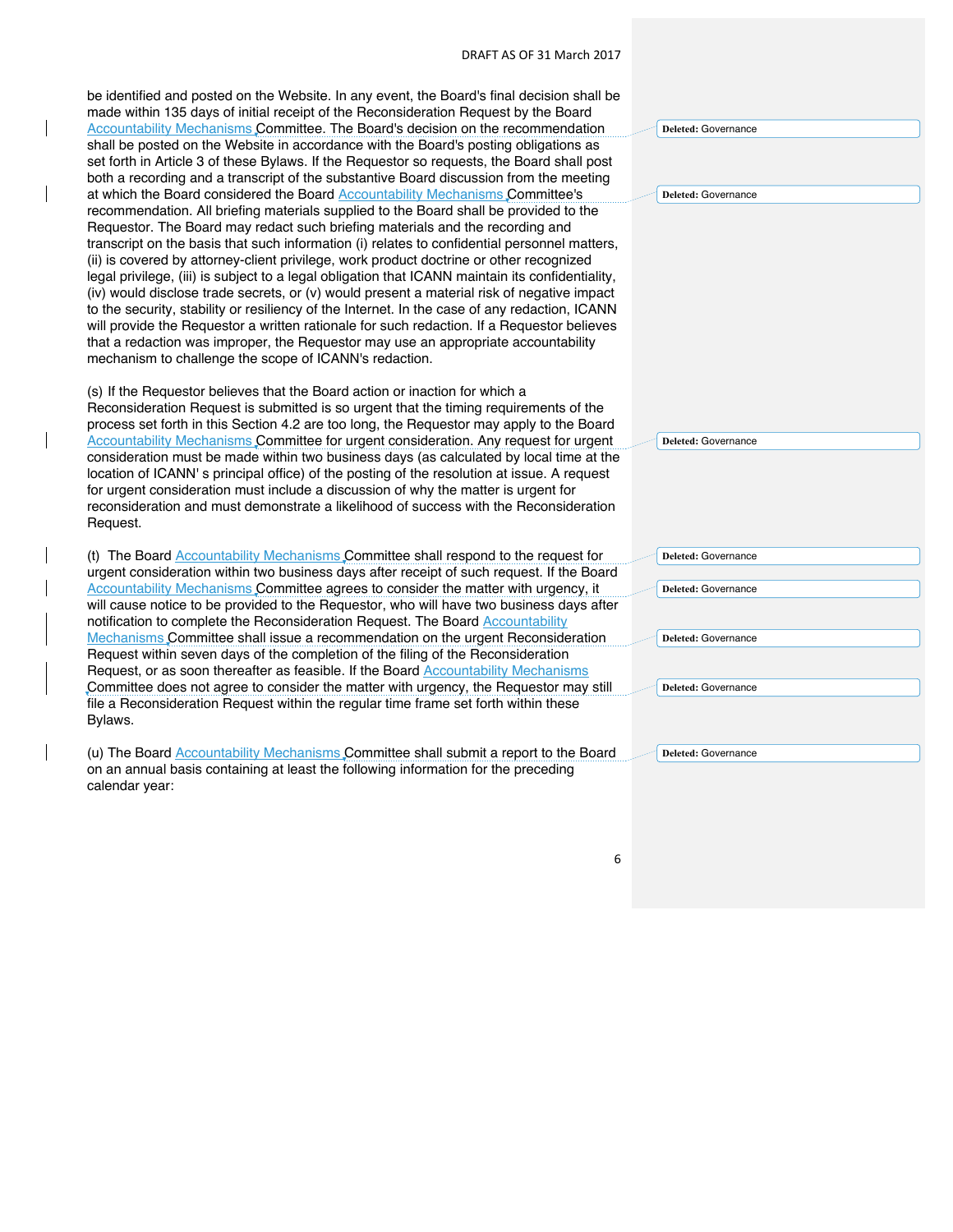(i) the number and general nature of Reconsideration Requests received, including an identification if the Reconsideration Requests were acted upon, summarily dismissed, or remain pending;

(ii) for any Reconsideration Requests that remained pending at the end of the calendar year, the average length of time for which such Reconsideration Requests have been pending, and a description of the reasons for any Reconsideration Request pending for more than ninety (90) days;

(iii) an explanation of any other mechanisms available to ensure that ICANN is accountable to persons materially affected by its decisions; and

(iv) whether or not, in the Board Accountability Mechanisms Committee's view, the criteria for which reconsideration may be requested should be revised, or another process should be adopted or modified, to ensure that all persons materially affected by ICANN decisions have meaningful access to a review process that ensures fairness while limiting frivolous claims.

**Deleted:** Governance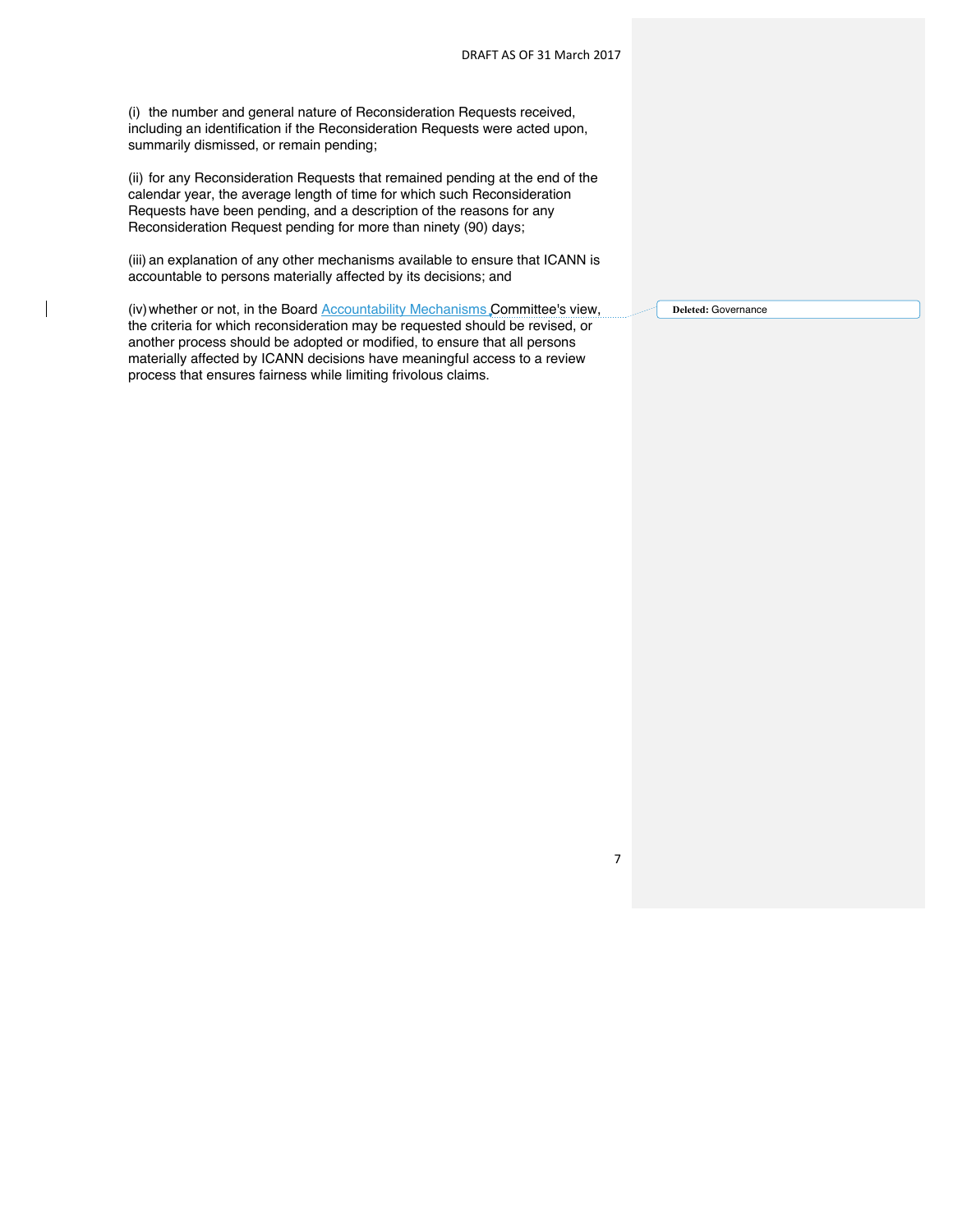# **Report of Public Comment**

| <b>Title:</b>                                                                                     | <b>Committee</b> | Proposed Fundamental Bylaws Changes to Move the Board Governance<br><b>Committee's Reconsideration Process Responsibilities to Another Board</b> |        |                                                                                                                          |
|---------------------------------------------------------------------------------------------------|------------------|--------------------------------------------------------------------------------------------------------------------------------------------------|--------|--------------------------------------------------------------------------------------------------------------------------|
| <b>Publication Date:</b>                                                                          |                  | 17 May 2017                                                                                                                                      |        |                                                                                                                          |
| <b>Prepared By:</b>                                                                               |                  | Elizabeth Le                                                                                                                                     |        |                                                                                                                          |
| <b>Public Comment Proceeding</b><br>Open Date:<br>Close Date:<br><b>Staff Report</b><br>Due Date: |                  | 31 March 2017<br>10 May 2017<br>17 May 2017                                                                                                      |        | <b>Important Information Links</b><br>Announcement<br><b>Public Comment Proceeding</b><br><b>View Comments Submitted</b> |
| <b>Staff Contact:</b>                                                                             |                  | Elizabeth Le                                                                                                                                     | Email: | elizabeth.le@icann.org                                                                                                   |
| <b>Section I: General Overview and Next Steps</b>                                                 |                  |                                                                                                                                                  |        |                                                                                                                          |

## **General Overview:**

One of ICANN's key accountability mechanisms is the Reconsideration process, where injured parties can ask the Board to reconsider ICANN staff or Board actions. Currently, the Board Governance Committee (BGC) is delegated, through Article 4, Section 4.2 of the ICANN Bylaws, the responsibility for reviewing and evaluating Reconsideration Requests. However, in the past several years, the BGC's work relating to Reconsideration Requests has increased significantly. As a result of the increased volume of Reconsideration Requests, the BGC was required to focus more of its time on Reconsideration Requests, taking away from the time the BGC had to focus on core governance duties. Under the new ICANN Bylaws (effective 1 October 2016), the Reconsideration process has been expanded and it is anticipated that the volume and complexity of accountability mechanisms filed, including Reconsideration Requests, might likely increase.

As part of its responsibilities, the BGC is tasked with "periodically review[ing] the charters of the Board Committees, including its own charter and work with the members of the Board Committees to develop recommendations to the Board for any charter adjustments deemed advisable." (BGC Charter, I.A, at https://www.icann.org/resources/pages/charter-06-2012-02- 25-en) In this role, the BGC recommends that to enhance its own performance and focus on core governance activities, the Reconsideration responsibilities be moved to a new committee dedicated to oversight of ICANN's accountability mechanisms as deemed appropriate by the Board.

On 3 February 2017, the ICANN Board considered the BGC's recommendation and directed the initiation of the Fundamental Bylaws amendment process to allow for the ICANN community to consider these changes alongside the Board. Under the Bylaws, Article 4, Section 4.2 is part of the "Fundamental Bylaws," the group of Bylaws that can only be amended if the ICANN Board and ICANN's Empowered Community approve. Posting the proposed revisions for public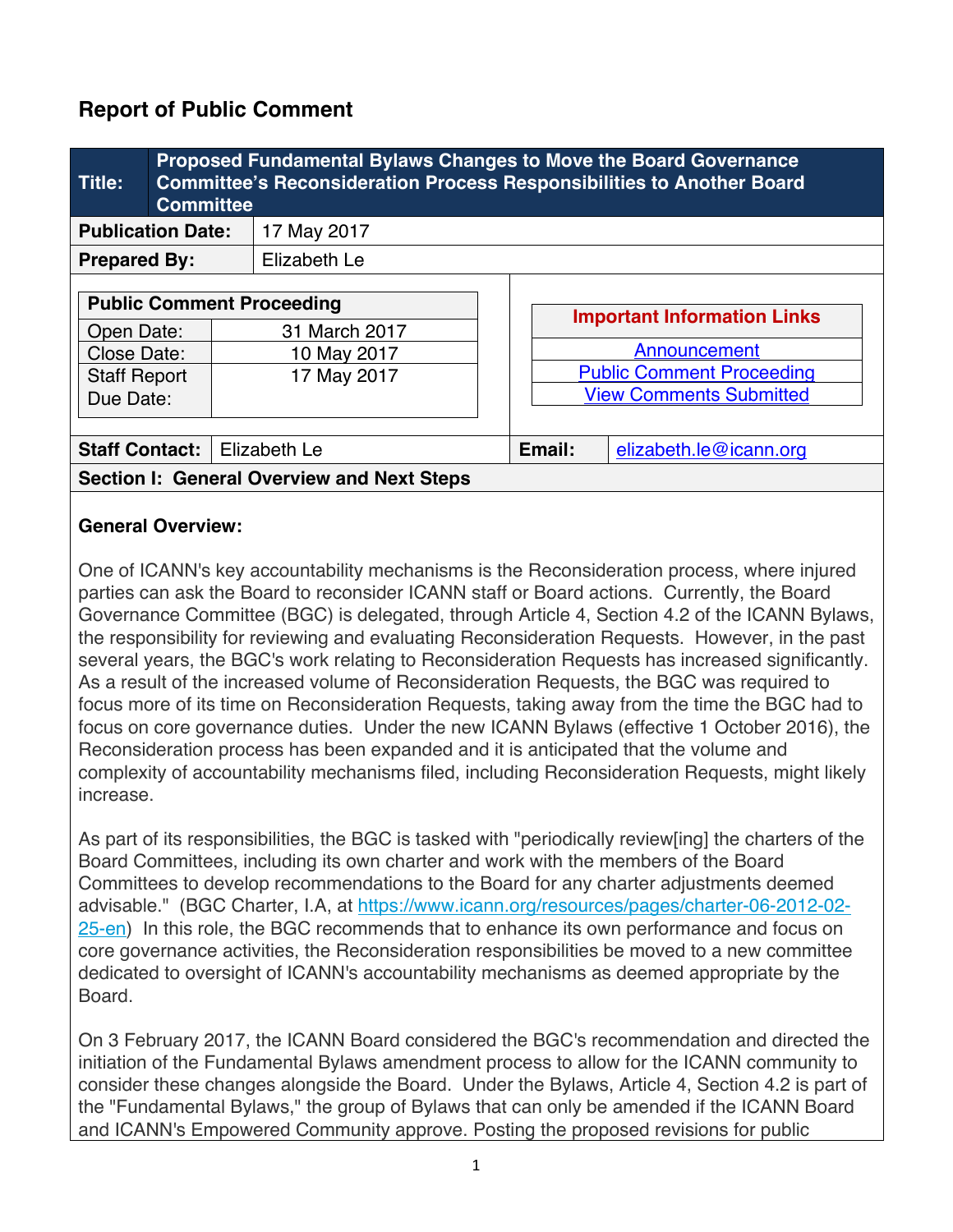comment is a key part of the Fundamental Bylaws approval process.

On 31 March 2017, ICANN published the proposed amendments to Article 4, Section 4.2 of the ICANN Bylaws for public comment. The proposed amendments are limited: to move the responsibility for oversight of ICANN's Reconsideration Request process, as set out in Article 4, Section 4.2 of the Bylaws, from the BGC to a new Board committee purpose-built for oversight of ICANN's accountability mechanisms. The new Board Committee would be called the "Board Accountability Mechanisms Committee" (BAMC) and, like the BGC, would be formed solely of voting Board Directors and non-voting Liaisons. The proposed Bylaws amendments do not make any other changes to the Reconsideration Request process.

The public comment period closed on 10 May 2017.

# **Section II: Contributors**

chronological order by posting date with initials noted. To the extent that quotations are used in characterizations are used in *At the time this report was prepared, a total of five community submissions had been posted to the forum. The contributors, both individuals and organizations/groups, are listed below in the foregoing narrative (Section III), such citations will reference the contributor's initials.*

Organizations and Groups:

| <b>Name</b>                       | <b>Submitted by</b>        | <b>Initials</b> |
|-----------------------------------|----------------------------|-----------------|
| At-Large Advisory Committee       | <b>ALAC Staff</b>          | <b>ALAC</b>     |
| Afnic                             | <b>Mathieu Weill</b>       | Afnic           |
| <b>DotMusic Limited</b>           | <b>Constantine Roussos</b> | <b>DML</b>      |
| <b>Business Constituency</b>      | Steve DelBianco            | <b>BC</b>       |
| Non-Commercial Stakeholder Groups | <b>Rafik Dammak</b>        | <b>NCSG</b>     |

Individuals:

There were no submissions from individual members of the community.

# **Section III: Summary of Comments**

*General Disclaimer: This section intends to summarize broadly and comprehensively the comments submitted to this public comment proceeding but does not address every specific position stated by each contributor. The preparer recommends that readers interested in specific aspects of any of the summarized comments, or the full context of others, refer directly to the specific contributions at the link referenced above (View Comments Submitted).*

In general, three of the five commenters were supportive of the proposed Fundamental Bylaws changes. One commenter did not express any opinion for or against the proposed Bylaws changes, and one commenter was not in support of making the Fundamental Bylaws change at this time.

Both ALAC and Afnic noted the Board's responsibility to organize its work to suit the needs of the Board. Afnic praised the effort to better organize the workload within the Board. Afnic also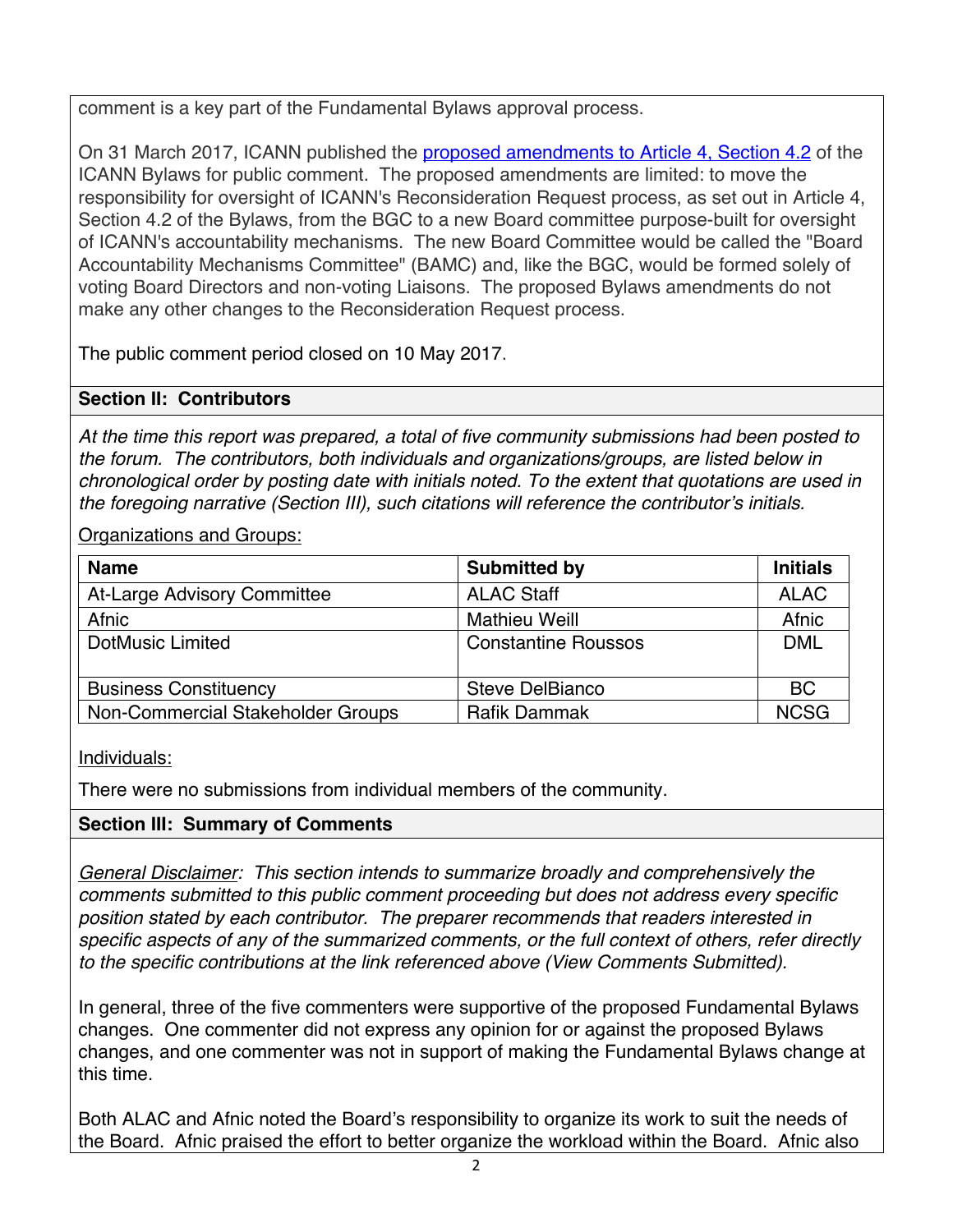noted that it does not believe that the manner in which the Board organizes its workload to address various accountability mechanisms should be a "'Fundamental' Bylaw":

As a consequence, for greater flexibility in the future, instead of the proposed changes in the Bylaws (consisting in replacing the name of a committee by another committee name), Afnic suggests that the reformulation enables the Board to form or designate a committee to handle these requests. Instead of "The Board has designated the Board Accountability Mechanisms Committee to review and consider Reconsideration Requests.", a formulation could be : "The Board designates a Committee to review and consider Reconsider Requests. For the purpose of this section, this designated Committee is referred to as "The Board Accountability Mechanism Committee".

BC and NCSG noted general support for the Fundamental Bylaws changes as proposed.

ALAC, while not questioning the Fundamental Bylaws changes as proposed, requested a "deeper knowledge" on the scope of the BAMC.

DML expressed concerns regarding the impact of the proposed changes on the DML's currently pending Reconsideration Request. DML stated the "shifting of accountability from the BGC to a new Accountability Committee is impractical, harmful, and will likely lead to further delays" to pending Reconsideration Requests. Moreover, DML expressed concerns that moving the BGC's Reconsideration responsibilities to another Board committee "comprised of new members" would compromise the evidence that the commenter submitted to the BGC, particularly the oral presentation that the commenter made to the BGC regarding its Reconsideration Request. DML stated its opinion that the Fundamental Bylaws changes should not be considered until the Reconsideration Requests that are currently pending have been resolved by the BGC.

Three of the commenters provided inputs on the scope of the draft BGC and BAMC charters that were provided for informational purposes to illustrate how the Fundamental Bylaws changes could be implemented. The charters as posted represented the minimum changes required to implement the Fundamental Bylaws amendments if approved, and are not in final form. Afnic indicated that the responsibility of considering the Ombudsman's proposals for "own motion" investigations should be transferred to the BAMC "because the Ombudsman is one of the Accountability mechanisms in place at ICANN." ALAC requested a more complete draft of the BAMC charter "in order to better understand how this would impact ICANN's overall activity and the impact it could have on end users." BC suggested that the scope of any additional Committee work should be minimized for the BAMC so that it can focus on Reconsideration Requests. BC also provided suggestions on the composition of the BAMC.

ALAC and NCSG also noted their support for the respect of the new processes to achieve Fundamental Bylaws revisions. NCSG noted that having a non-controversial item about the Board's organization of its work is a good "test case" for the accountability reforms and the new Empowered Community process.

## **Section IV: Analysis of Comments**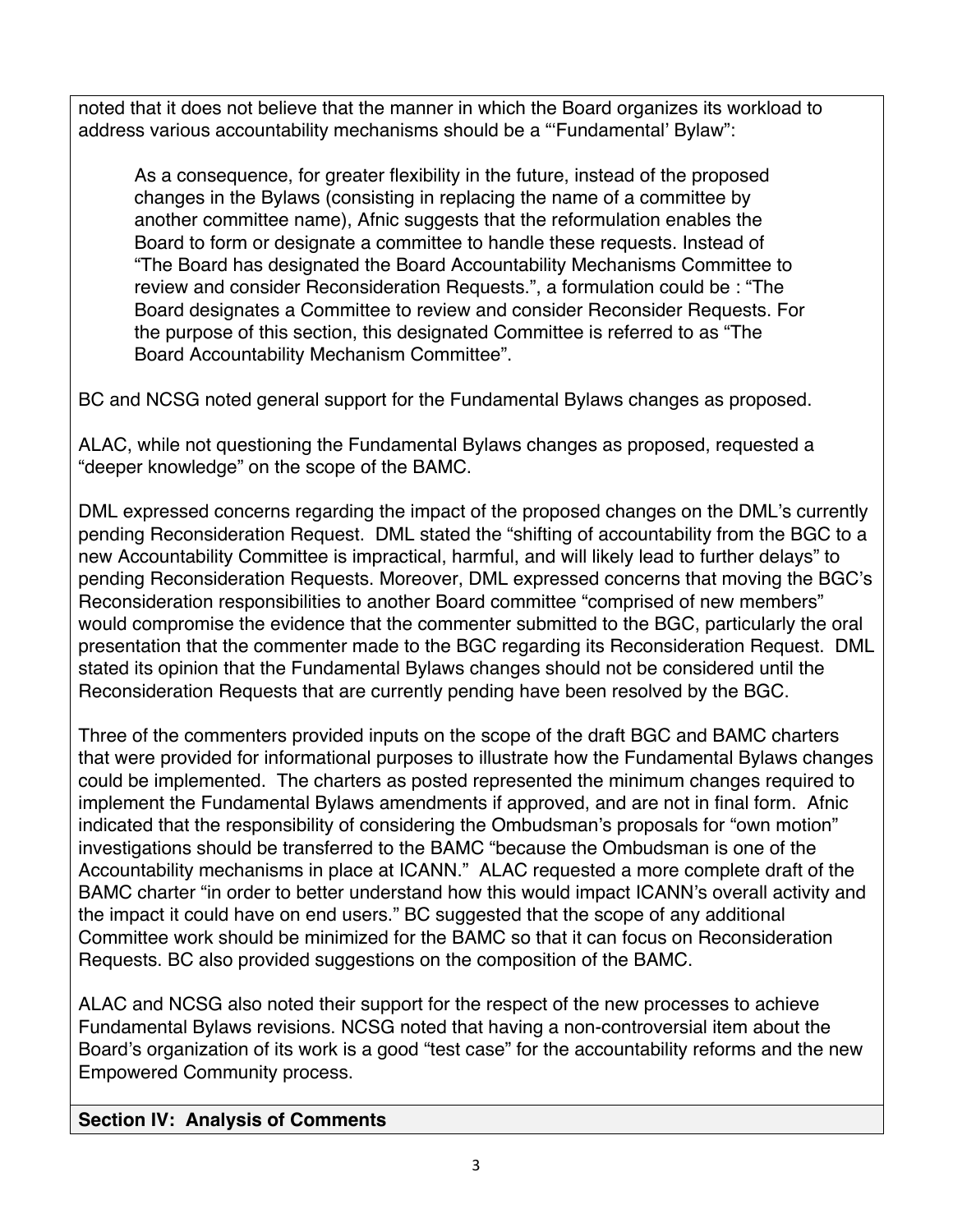*General Disclaimer: This section intends to provide an analysis and evaluation of the comments submitted along with explanations regarding the basis for any recommendations provided within the analysis.*

ICANN appreciates all the comments and suggestions added to the public comment forum for the proposed Fundamental Bylaws changes to move the BGC's Reconsideration process responsibilities to another Board committee.

With respect to the concerns expressed about the potential delay on pending Reconsideration Requests because of the proposed Fundamental Bylaws changes, imposing a bar that the Fundamental Bylaws changes should not be considered if Reconsideration Requests are pending in front of the BGC could be hard to manage. Some of DML's concerns actually highlight the reasons that the change was proposed so that a group formed for the purpose of overseeing accountability mechanisms could have a more singular focus on those mechanisms.

With respect to DML's concern regarding the evidence that the commenter has already submitted to the BGC in support of its Reconsideration, the written evidence submitted relating to the commenter's Reconsideration Request has been publicly posted on the Reconsideration Request page, including the commenter's PowerPoint presentation to the BGC, and will be available to the BAMC if this change is approved. (*See* 

https://www.icann.org/resources/pages/reconsideration-16-5-dotmusic-request-2016-02-25-en.) DML's concern, however, does raise the need for close coordination between the BGC and the BAMC over any still pending Reconsideration Requests at the time of transfer, including whether there is anything that can be built into the implementation of the BAMC that would mitigate any potential delay and prejudice to requestors solely because of the transfer.

The Bylaws in place at the time that the DML's Reconsideration Request imposes time requirements by which Reconsideration Requests must be considered by the BGC and/or Board unless impracticable. Where the BGC and/or Board is unable to consider the Reconsideration Request within the prescribed time frame, the circumstances of that delay the BGC and/or Board must be identified and posted on ICANN's website. (*See* Article IV, Section 2, ICANN Bylaws (effective 11 Feb. 2016), https://www.icann.org/resources/pages/bylaws-2016-02-16 en#IV.) The new Bylaws also impose time limits under which Reconsideration Requests must be evaluated by the BGC and Board. Under the new Bylaws, the Board must consider all Reconsideration Requests within 135 days from the initial receipt of the requests. DML's general concerns about delay in the Reconsideration process have therefore been addressed by the interim changes in the Bylaws.

With respect to the concerns expressed regarding the scope of the BAMC and the BGC once the proposed Fundamental Bylaws changes have been implemented, Article 14 of the Bylaws specifies that the ICANN Board has the power to organize and establish Board Committees and to delegate to the Committees all legal authority of the Board except as set forth in Article 4, Section 14.2 of the Bylaws. In its resolution authorizing the initiation of the process to amend Article 4, Section 4.2 of the Bylaws to redesignate the BGC's Reconsideration responsibilities to another Board committee, the Board stated that "if the proposed amendment to the Fundamental Bylaws is approved in accordance with Article 25.2 of the Bylaws, the Board will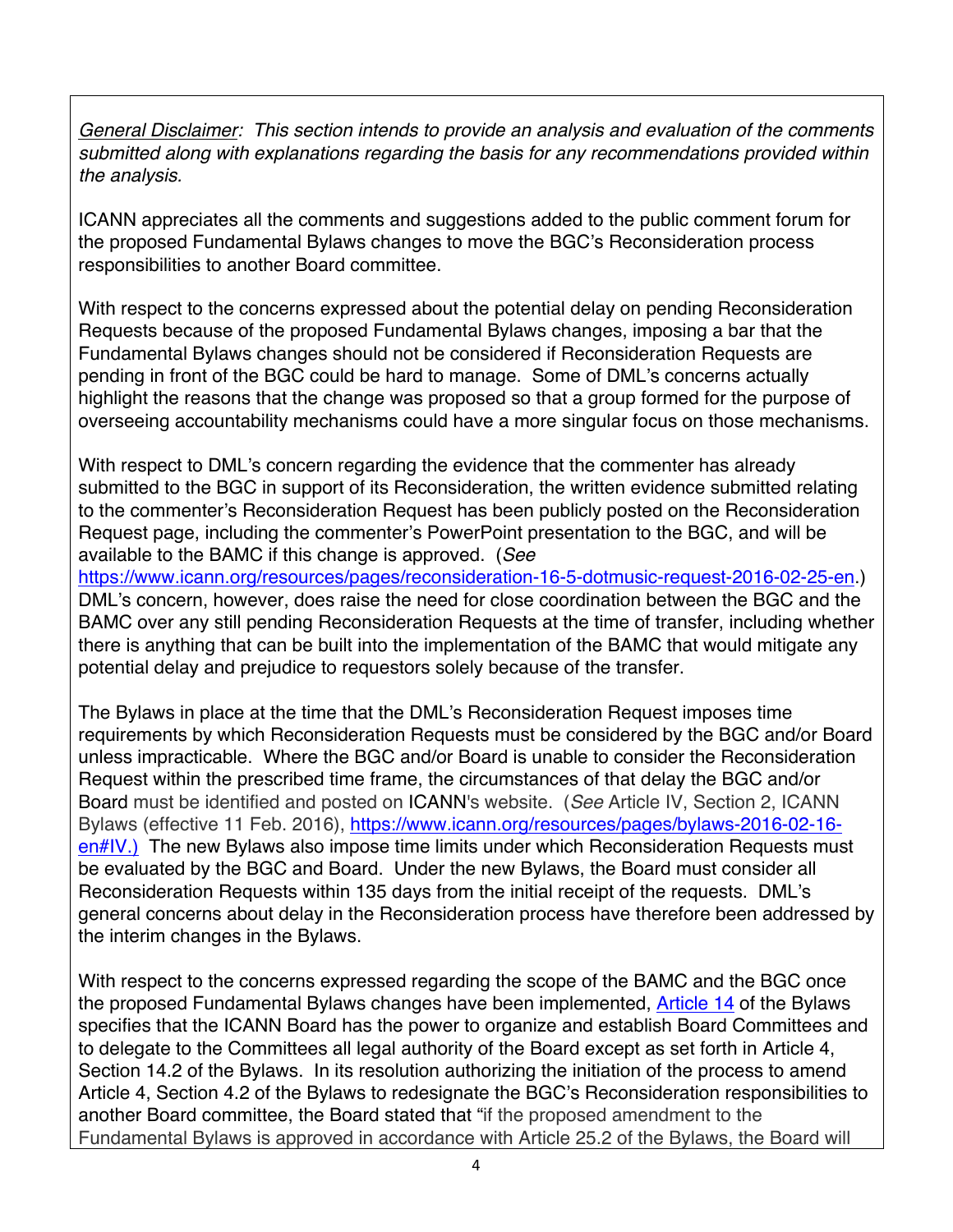constitute the Board Accountability Mechanisms Committee (BAMC)." (*See* Resolutions 2017.02.03.18-2017.02.03.19.) Accordingly, once the proposed amendments are approved, the Board will constitute the BAMC with oversight of ICANN's Accountability Mechanisms as the Board deems appropriate, approve the charter, and establish the BAMC and the BGC membership. The Board will also approve a revision of the BGC charter to delete the Reconsideration process responsibilities from the BGC, and move other responsibilities as appropriate from the BGC to the BAMC. In addition, the BAMC may be vested with new responsibilities related to more general oversight of ICANN's accountability mechanisms outside of the Reconsideration process.

The BGC will be provided with all of the inputs provided by the commenters on the informational draft charters and composition of the BAMC that were provided alongside the proposed Fundamental Bylaws amendments. For example, Afnic's suggestion of moving BGC responsibilities that relate to the Ombudsman to the BAMC might be appropriate given the BAMC's expected scope of general accountability mechanism oversight. The BGC will have to present the ICANN Board with revised charters for the BGC and BAMC and once approved, the charters will be publicly posted and regularly reviewed as part of the Board's regular processes. ALAC's call for transparency on the scope of the BAMC's responsibilities seems well taken.

With respect to the comments regarding the proposed draft revised BGC charter and draft BAMC charter, ICANN notes that the draft charters were provided for informational purposes to illustrate the impact of the proposed Fundamental Bylaws changes on the respective committees' charters. As discussed above, the Board has the power to establish Board Committees and to approve the charters of those Committees as it deems appropriate.

**Next Steps:** ICANN will submit the comments and the Report of Public Comments to the Board for consideration along with a recommendation that the Board initiates the next step of the Fundamental Bylaws approval process.